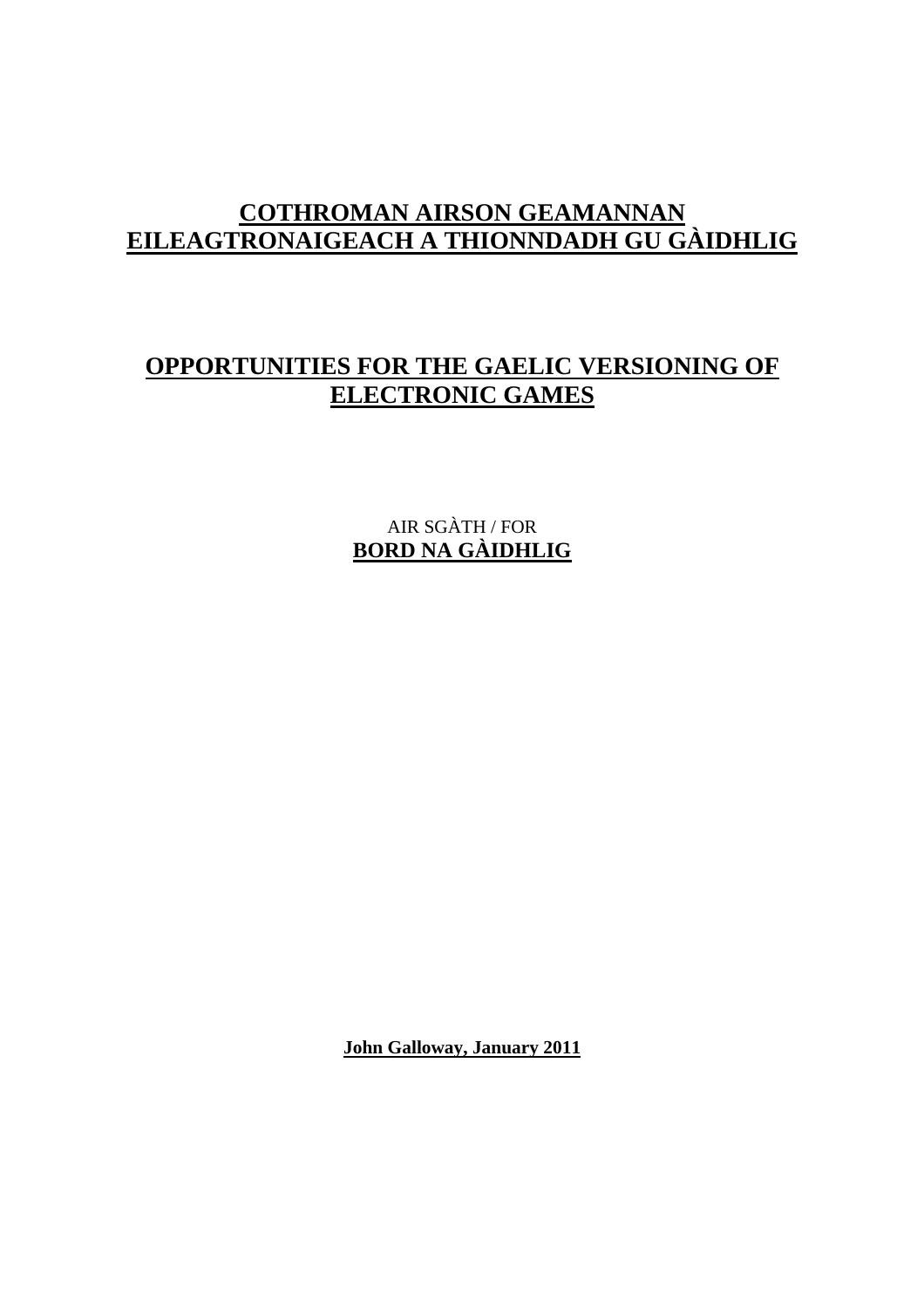#### **COTHROMAN AIRSON GEAMANNAN EILEAGTRONAIGEACH A THIONNDADH GU GÀIDHLIG**

### **OPPORTUNITIES FOR THE GAELIC VERSIONING OF ELECTRONIC GAMES**

# **CONTENTS**

|          | 1. Electronic games                                                        | $\mathbf{1}$   |
|----------|----------------------------------------------------------------------------|----------------|
|          | 2. Localisation of games: an overview                                      | $\mathbf{1}$   |
|          | 3. Conduct of the investigation                                            | 3              |
|          | 4. Findings on the issues the investigation was required to address        |                |
|          | (a) Trends currently apparent in the electronic games industry             |                |
|          | (b) Extent of the industry's awareness with respect to language            |                |
|          | choice, and how choice is offered                                          | $\overline{4}$ |
|          | (c) Languages on offer in the various parts of the industry, and           |                |
|          | how selected                                                               | $\overline{4}$ |
|          | (d) Provision currently available for minority languages: how,             |                |
|          | and why                                                                    | 5              |
|          | (e) The way in which the market for different genres of games              |                |
|          | is promoted                                                                | 5              |
|          | (f) Shelf-life of various genres of games and various platforms            |                |
|          | for games                                                                  | 5              |
|          | (g) Trends and costs which would be associated with Gaelic                 |                |
|          | localisation of various games                                              | 6              |
|          | (h) Required frequency of updating of localised games; costs               |                |
|          | and requirements                                                           | $\overline{7}$ |
|          | (i) Skills required within Gaelic employment pool to produce               |                |
|          | and maintain Gaelic versions of games                                      | $\overline{7}$ |
|          | (j) How would a Gaelic choice be promoted?                                 | $\overline{7}$ |
|          | (k) Circumstances in which it would be worth considering producing         |                |
|          | original games in Gaelic, or with other minority languages                 | 8              |
|          | (1) Organisations and individuals with whom to develop links               | $8\,$          |
|          | (m) The approach and interest of the organisations and individuals in (l), |                |
|          | and others, to opportunities for Gaelic                                    | 9              |
|          | 5. Conclusions                                                             | 10             |
|          | 6. Summary of findings                                                     | 11             |
| Appendix |                                                                            | 12             |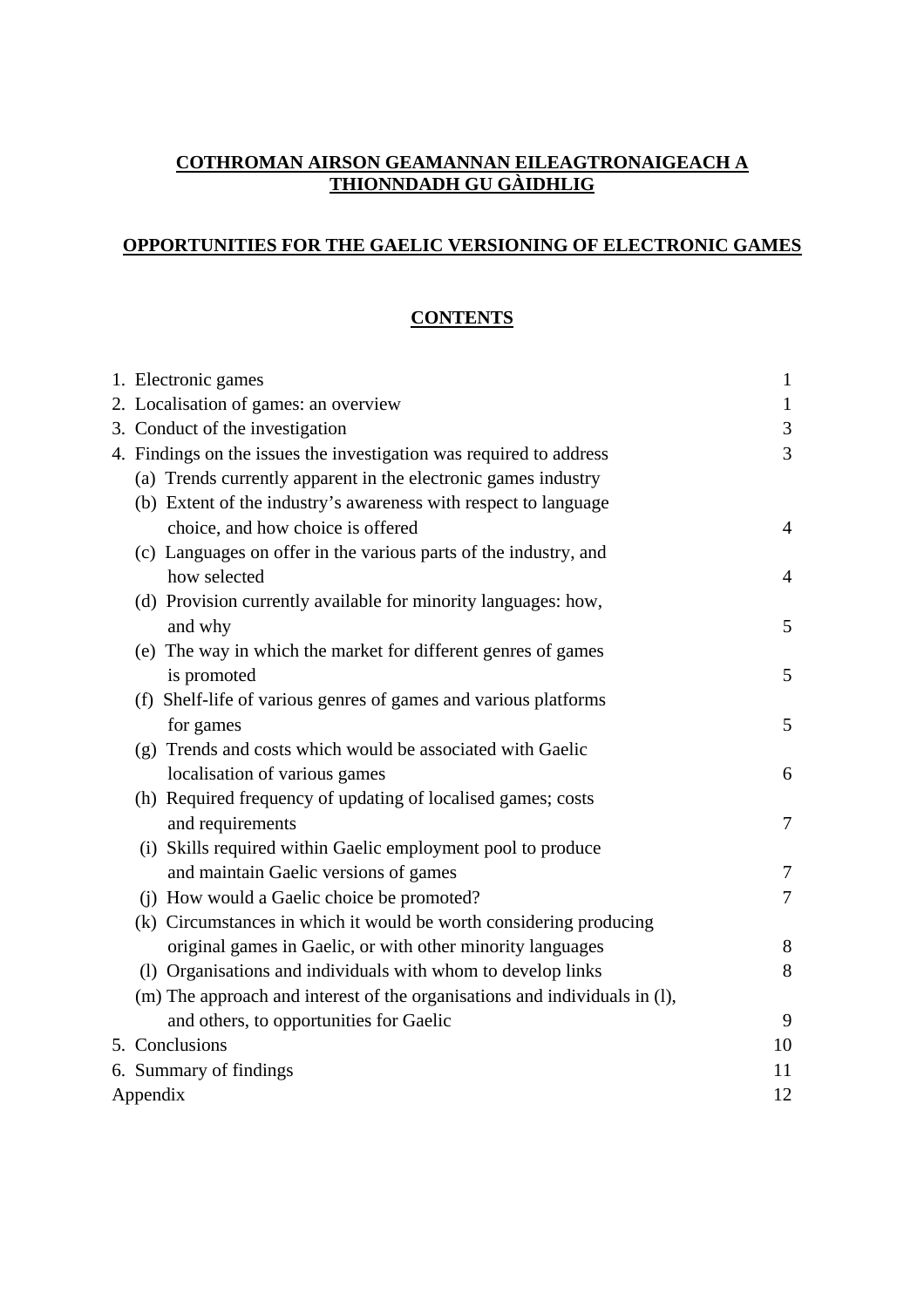# **COTHROMAN AIRSON GEAMANNAN EILEAGTRONAIGEACH A THIONNDADH GU GÀIDHLIG**

# **OPPORTUNITIES FOR THE GAELIC VERSIONING OF ELECTRONIC GAMES**

# Executive Summary

- The electronic games industry is, effectively, the video games industry. It is fiercely competitive: in 2010 its global value was estimated as £105bn.
- Current trends are towards the production of more games online and for handheld devices, in line with popular demand.
- The games companies are focused on profits, which are often uncertain, and will only localise to other languages if the cost and time will repaid by a significant volume of additional sales. Minority languages are not considered.
- Most of the promotion of games in different genres is carried on the internet.
- The shelf-life of most genres of games and the platforms on which they played varies: there is constant innovation and development. The games which are acknowledged as having short average shelf-lives are those for handheld devices.
- Games companies' estimates of the costs of localising games they had produced recently ranged, per language, from £30,000+ for a Playstation game to £250 for a game for a handheld device.
- Were the localisation of a commercial game to Gaelic feasible, the only requirement of the Gaelic community would be to provide translators for text and, if sound files are necessary, 'actors' for voice-overs.
- It would be extremely expensive to produce an original game of commercial quality in Gaelic. The cheapest games, for handheld devices, cost between £20,000 and £50,000 to make.
- Three ways forward are suggested: taking an opportunity to acquire a localisation at minimal or no cost of a new Welsh language iPhone app; focusing planning and resources on the setting up of Gaelic online games on a Gaelic social networking site, games on such sites being a growing preference amongst game-players world-wide; and maximising whatever potential there may be in the localisation of free 'open source' games, some of which are reportedly of high quality.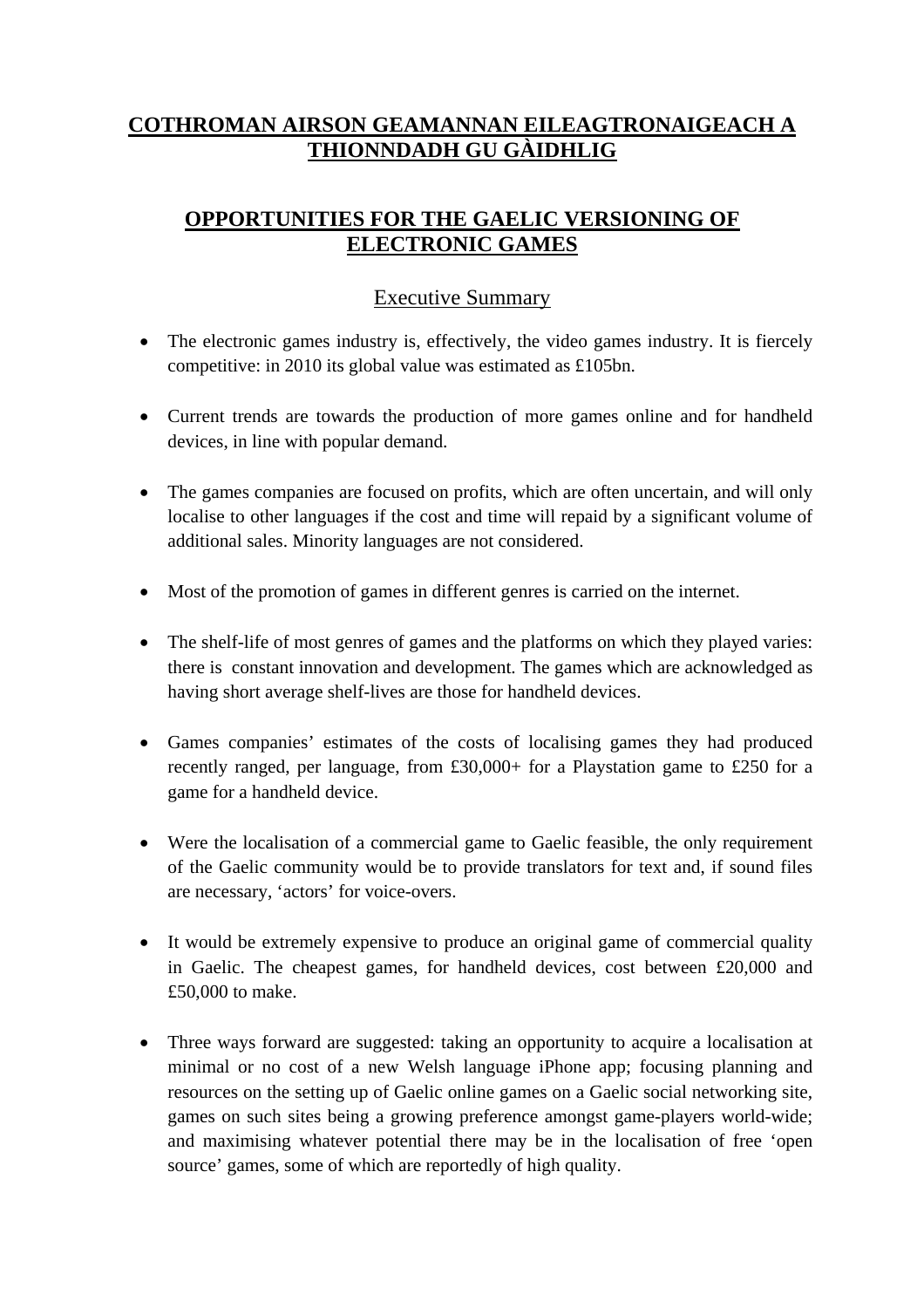# **Opportunities for the Gaelic Versioning of Electronic Games**

This report gives the findings of an investigation commissioned by Bòrd na Gàidhlig to provide awareness of any opportunities which may be fruitful, in terms of language planning and value for money, to achieve the provision and uptake of electronic games in Gaelic, and of what to avoid.

The primary enquiry was on the potential for the translation into Gaelic of the linguistic aspect of existing electronic games, and the requirements for the publication of Gaelic language versions of games yet to be produced. In the course of this, an insight was also gained on the prospects for the production of original Gaelic games.

#### **1. Electronic games**

The investigation covered electronic games on disc (for installation and play on PCs), on websites (accessible on a PC), games for consoles (solely used for playing games), games for handheld devices (for example the Nintendo DS) and mobiles (such as iPods, iPhones, etc). (Sometimes - as hereafter in this report - the term 'handheld' is used to conflate the last two categories.) There are other types of electronic game – for example, audio games and arcade games, but each of the other genres is far larger, more competitive, and used far more often by the public, and their production constitutes the video games industry.

What these games are played on – whether a PC, an internet website, or a handheld device are known as 'platforms'. Websites with games to play online are known as 'game portals'.

Games are often referred to in categories: as core games (which are often of complex design and generally demand the intense involvement of the player), casual games (which are simple to understand and can be interrupted as desired), or serious games (educational, instructional or informative).

#### **2. Localisation of games: an overview**

In the video games industry, the provision of versions of a game for different linguistic and cultural contexts is called 'localisation'. The industry has accepted the view that gamers enjoy games more if they play them in their own language and cultural milieu, provided that the game and the localisation are of high quality. Localisations appear in the finished product in one of two ways: some games appear on the market in different language editions, while others such as PC and console games allow selection of language, through an inbuilt settings menu, as the game is begun. The process of localisation is more easily carried out at the production stage: 'retrofitting' can be time-consuming and expensive.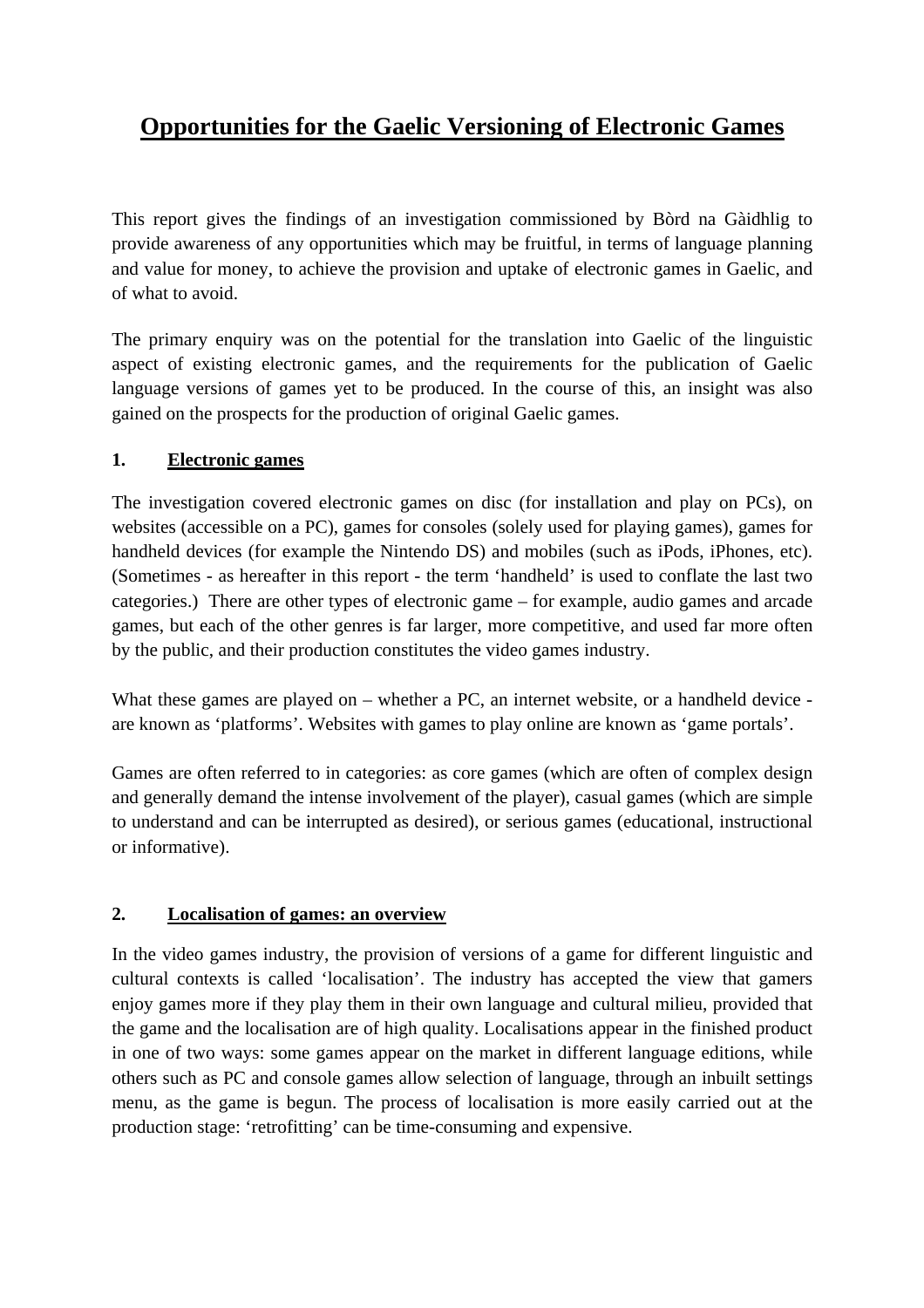Not all games lend themselves to localisation: sometimes – as with some Japanese games – they are strongly linked to a cultural context, elements of which are not always easily understood by people in other countries, despite language translations.

Where localisation is practical and desirable, the procedures involved are specialised and complex, and games developers use teams with professionalism and experience for the various tasks. Apart from language, there is a need to be aware of cultural sensitivities, legal restrictions on what can be depicted, and different rating systems for entertainments, and to find a way of accommodating them. There is also a developing academic field, principally in the linguistic and educational aspects of game development and use.

There are three levels of localisation:

- *'Box and Docs' localisation* the game itself is not localised, but the packaging and manual are.
- *Partial localisation* the game is partially localised: usually, all the game text and packaging, with voiceovers subtitled.
- *Full localisation* the game is fully localised, including voiceovers.

The extent of localisation – or whether any localisation is carried out at all – is determined by commercial considerations. The games industry is fiercely competitive: the development and production of the most attractive games have and will require enormous financial investment, over years, before launch on the market starts to recoup the expenditure, and thus costs, cash flow, and the ultimate profitability are of prime importance. (This is illustrated by the collapse in 2010 of Realtime Worlds, whose founder and staff had previously been extremely successful game designers and developers. The company went into administration with debts of £3m only six weeks after the launch of its last venture – an on-line game which had taken five years and \$100m to prepare, but which failed to find sufficient immediate favour with the game-playing public.)

In this commercial environment, localisation is an initial cost which can only be justified if it can be predicted that it will increase profits substantially by extra sales. The likelihood of this is a judgement which has to be based on market research, and increasingly English-speaking developers have found markets for products localised to other major languages: French, German, Spanish, and Italian being the most common Apart from the attractiveness of the games, the localisations have to be of high quality: poor quality localisations are shunned.

If a game is fully localised in different language versions, the publishers endeavour to release them simultaneously ('sim-shipping'), or with a short delay until a publicised date, in the various speech communities. The object is to ensure maximum return on the localisations made, minimising sales of the English version on the 'grey market' (i.e. cross-border or through the internet) or the making of pirate copies. For games as a single package with builtin language options, and particularly with the increased sales of official downloads from the internet, this precaution is not so necessary, but it is still desirable to have a universal release date, to achieve world-wide publicity for marketing and public relations, and hence to maximise sales in the various language communities.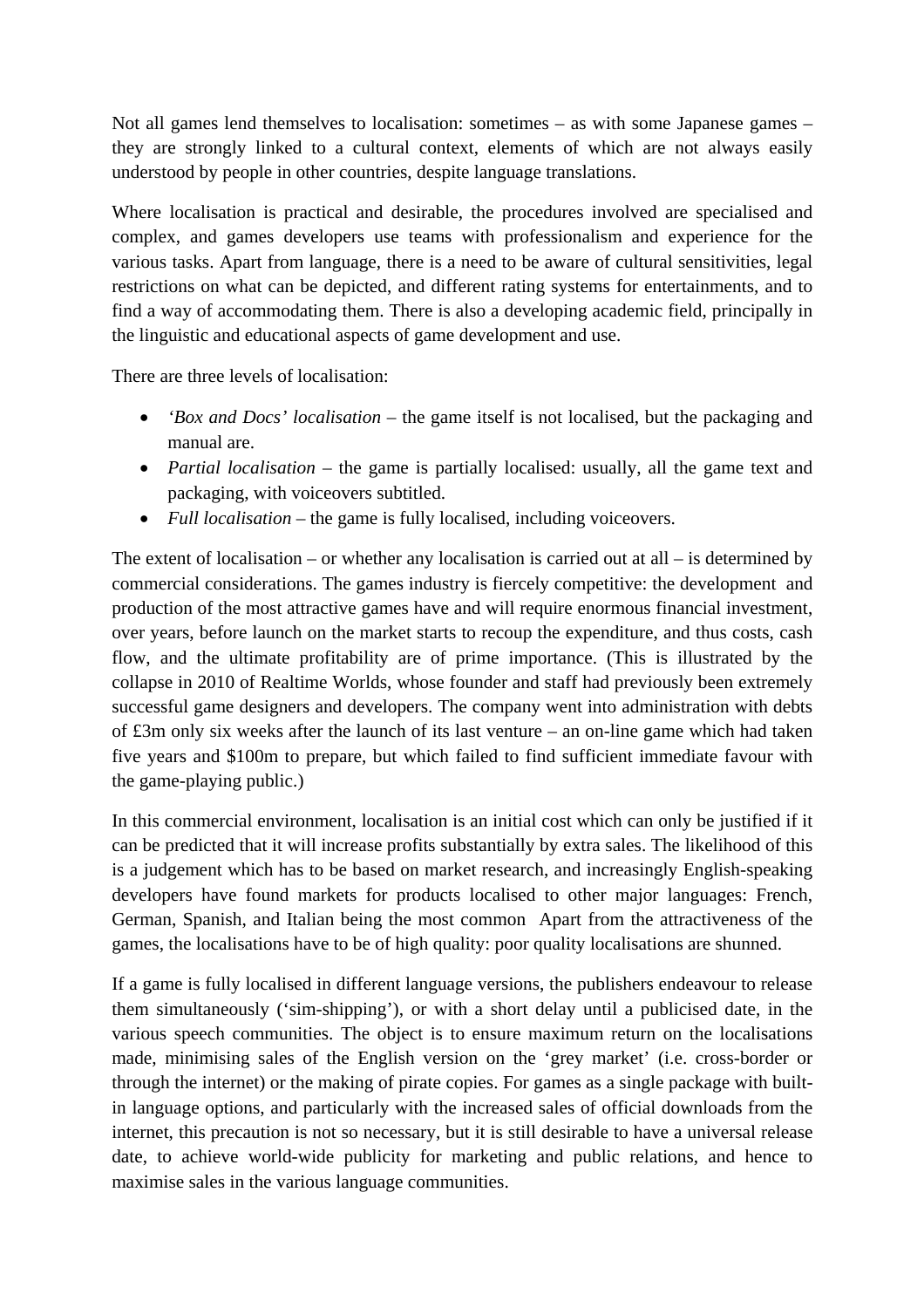#### **3. Conduct of the investigation**

The investigation was conducted by personal and telephone interviews and e-mail communications with academics and practitioners in the fields of computer science, psychology, linguistics, language technology, game localisation, and education, officials of minority language organisations, and video game producers and publishers. No prime source of information was found: the contacts were recommended by predecessors in the lines of enquiry, or found by internet searches. A list is provided in the Appendix, along with a list of those who, at the time of writing, had not yet replied.

Use was also made of online information and academic papers, and the 'The Game Localization Handbook' by Heather Maxwell Chandler (2004) provided invaluable insight on the planning, processes and problems of localisation.

#### **4. Findings on the issues the investigation was required to address**

The following considerations of the issues necessarily contain some repetition of information and explanation, as some of the implications of the issues overlap.

#### **(a) The trends currently apparent in the electronic games industry**

The consensus of information and opinion received is that, although games sold on disc remain popular, there is an increased use of the internet to buy and download games for play on PCs and game consoles, and the current trend of market development is toward games for smaller hand-held devices and games online.

According to market research, the demographic profile of video game players (hereafter: 'gamers' for brevity) is changing. The average age is rising (35 in the USA): reflecting the presence of an older generation which grew up with video games, and continue to play them. Younger people are, apparently, at least as interested, particularly in online gaming: according to the EU Kids Online Survey (2011) 60% of 9-16 year-olds across 25 European countries go online daily, or almost daily, and 83% play games online.

There is also growth in the number of casual gamers, of whom a large proportion are women and older men. In the UK, casual games on social networks are becoming a strong competitor to specialised game portals, with 11% of British online casual gamers stating that their social network site is their primary gaming facility. As well as having young people as a core market, social network sites and their games are particularly popular with women.

Young people are also the main players of games on handheld devices such as iPods and iPhones. The games are extremely cheap, ranging in price from £0.50 to £2.99 and are readily disposed of and replaced by others. Surveys have shown that about half of all owners of an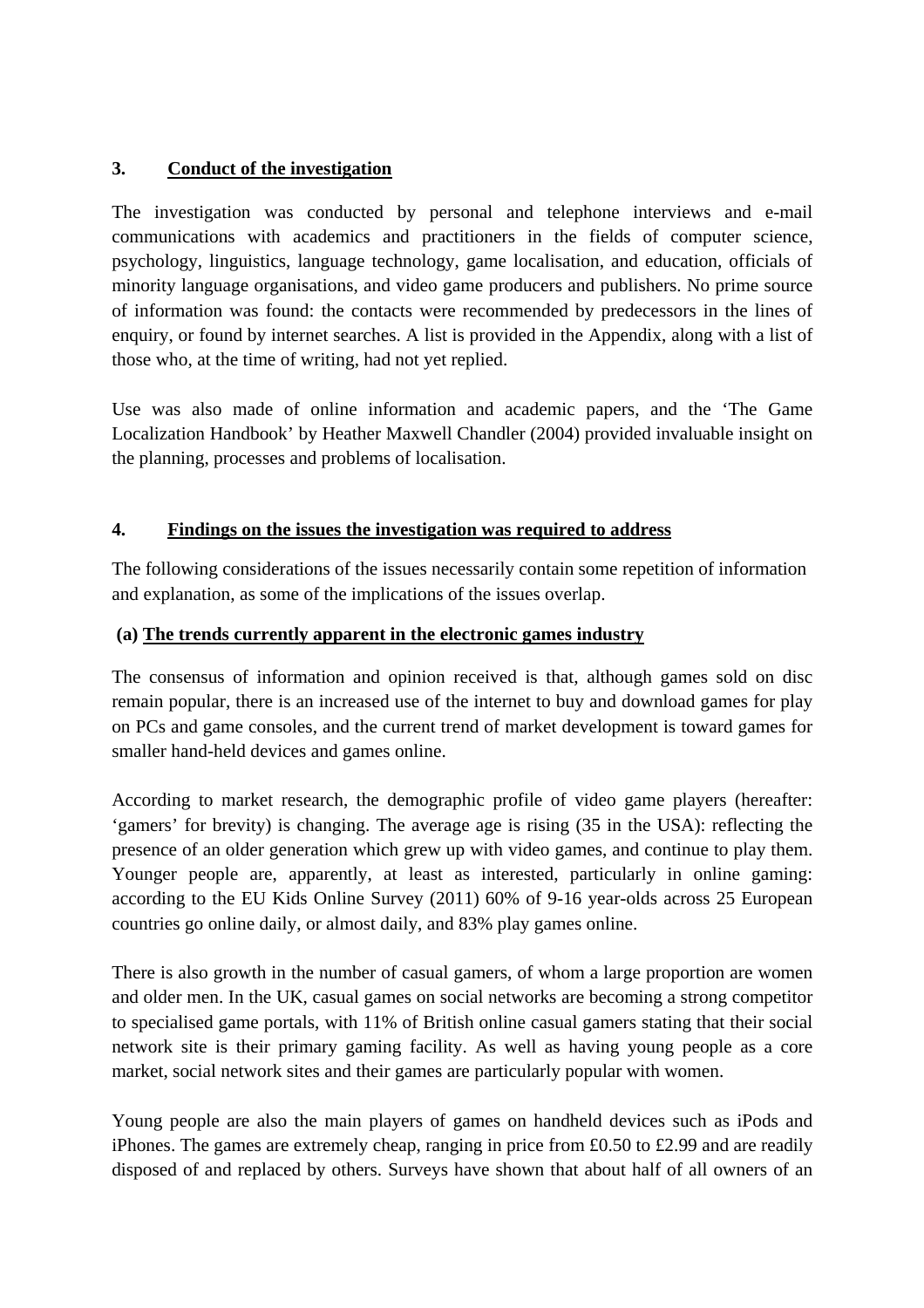iPhone are under thirty years of age, and that an iPhone game will retain their interest for, on average, thirty days.

The relative fall in the share of the market taken by games on disc may be due not only to the growth of the other platforms' popularity, but also – in part - to the enormous cost and time commitment associated with core commercial games. A certain number of these games remain successful, and periodically relaunched in new editions – for example, the FIFA football games – but, given the ever-higher expectation of gamers in terms of attractiveness and quality of the gaming experience, new games are more risky, as shown by the demise of Realtime Worlds, referred to in 'Localisation – an overview' above.

#### **(b) The extent of the industry's awareness with respect to language choice, and how choice is offered**

Not all games use a language: simple flash games for handheld devices, for example, do not.

Where a language is part of a game, the industry's awareness is almost entirely associated with sales and profitability, and hence localisations are to major international languages, sometimes with additional secondary localisation to other major languages.

In respect of choice: some of the games for PC, for consoles, for play online, and for play on the more advanced handhelds offer built-in choice. Other games are published in several language versions, for distribution in the appropriate countries, in which case there is not usually a choice at the point of sale, except if sought and found on the internet.

#### **(c) The languages on offer in the various parts of the industry, and how they are selected**

As noted above, localisation is carried out for commercial reasons, for major language markets. In the English-speaking world, games are often produced with 'EFIGS' localisations – English, French, Italian, German and Spanish, and sometimes to others as well, such as – variously - Dutch, Danish, Norwegian, Swedish, Polish, Hebrew, Japanese and Korean.

Amongst Scottish companies, Tag Games cited 'localisation on the basis of cost and return: usually EFIGS but also Mandarin and others. Cohort Studios distributed their latest game 'The Shoot' in fifteen languages. Proper Games also quoted EFIGS: the first game they published was also localised to Russian: they stated that the languages were chosen by the external publisher and the choice was based on the 'intended geographical target market'. 4jStudios also usually localise to EFIGS for their console games.

The main languages to which US publishers often localise are French and German as these are the bigger European markets, and according to Chandler (2004) each can be expected to sell 10,000 units. Spanish and Italian versions are also made, if market forecasts are favourable: sales of 5,000 units are required to recoup the expense of localisation.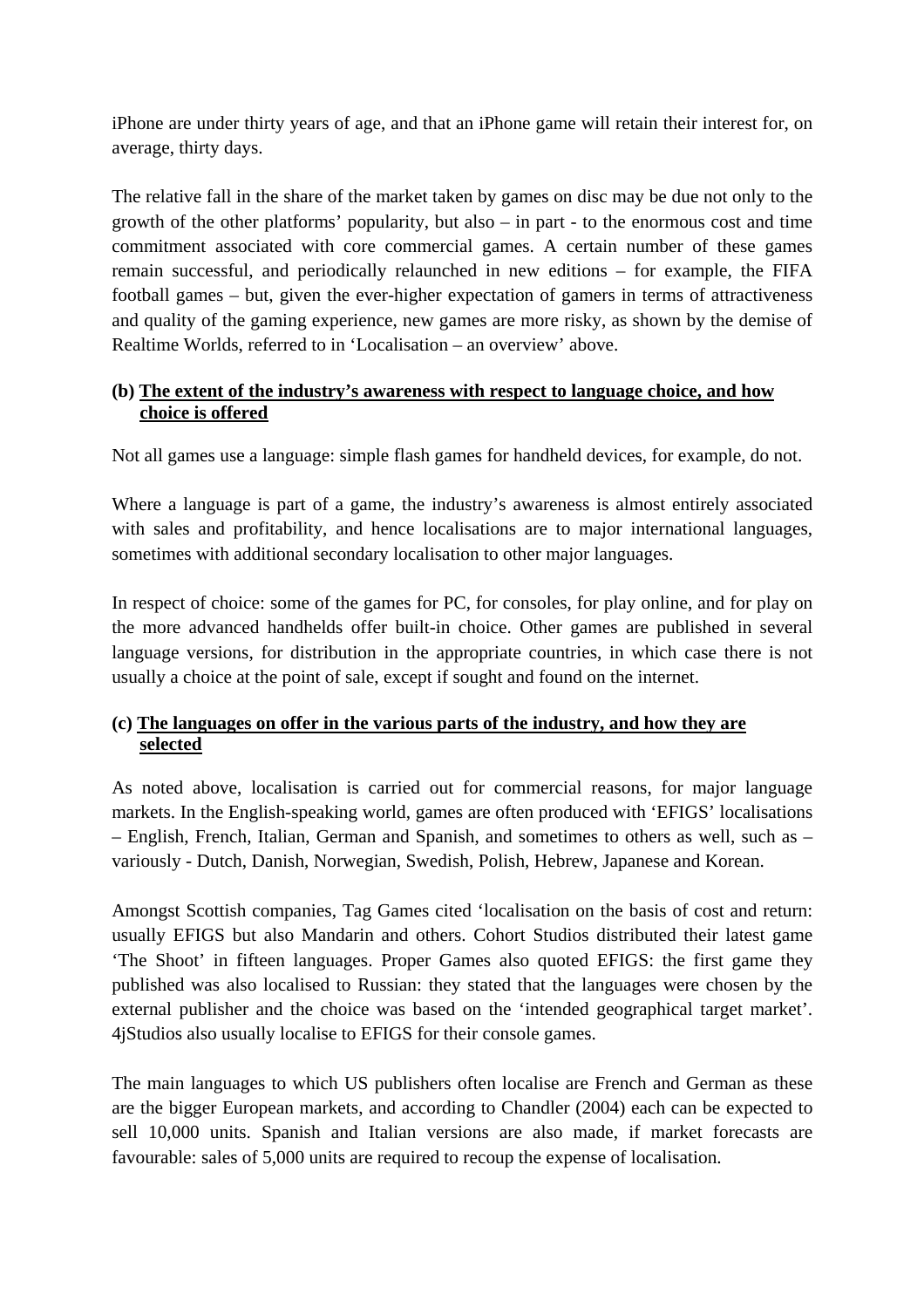#### **(d) The provision currently available for minority languages: how, and why**

The provision for minority languages in the commercial games industry is almost nonexistent, because the small size of the speech communities indicates that the cost of localisation would not be recouped by sales. A notable and recent exception is the Welsh language game app for the iPhone, released by Broadsword Publishers in January 2011, but as much of the work on it was apparently carried out voluntarily, it could not be counted as a truly commercial venture.

Existing minority language games are mostly intended to aid learning the language, rather than to provide recreation for its own sake: some are sold on disc for installation on a PC; others are found on dedicated websites set up by members of the language community or by broadcasting or educational bodies.

There have been localisations to minority languages of 'open source' free versions of popular commercial games: 'Freeciv' – a free version of 'Civilisation' has been localised to Welsh, and is currently being localised to Gaelic by Michael Bauer in Glasgow, with assistance from Kevin Scannell at the University of St Louis. As far as is known, these localisations are voluntary and unremunerated, and the resultant game non-profit-making: the basis for the provision of open source software is that will not be used for commercial purposes. SuperTuxKart is a open source racing game resembling the commercial and popular MarioKart games: it is available for localisation and this is apparently in progress for Irish. Scannell reports that, in addition to the Freeciv 'Civilisation', he has translated about thirty small games to Irish.

#### **(e) The way in which the market for different genres of games is promoted**

Much of the promotion of all kinds of video games is to be found on the internet, as this is a cheap and direct way of bringing games to the attention of likely buyers. Sites which sell games also promote them vigorously: Amazon, for example, has an online Video Games Pre-Order Promotion Centre. There are opportunities to try out games, and promotional videos on game sites and on YouTube.

Games magazines and shops also provide publicity. Core games to be sold on disc or online are promoted by repeated prior publicity and advertising of the launch date: as a new core game or its new edition may be years in costly preparation, anticipation is nurtured to maximise sales at the launch.

## **(f) The shelf-life of various genres of games and various platforms for games**

The shelf-life is determined by the ready market for games of ever higher quality and innovation, and for platforms with ever higher specification on which to play them.

For both PC and internet platforms, the viability of the platform depends on the specifications of the computer: the processor, memory, drivers, graphics card, etc. The higher its specifications, the higher the quality of the game which can be played, whether installed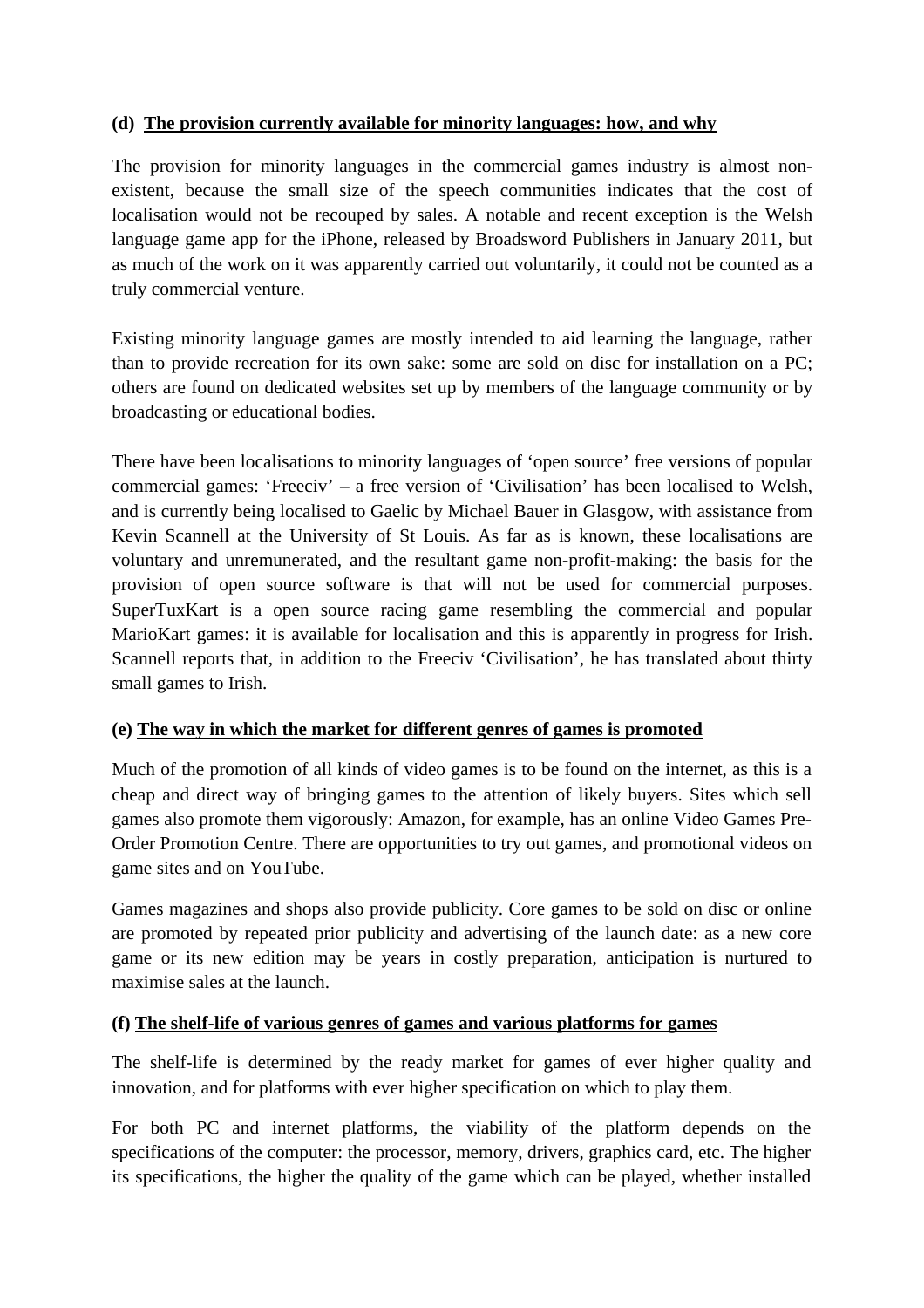from a disc, downloaded from the internet, or played on an internet site. To keep pace with game development, PCs require hardware updates and eventually replacement. Core games bought on disc or downloaded from the internet can be supplemented by updates, which provide fresh interest, although periodically a new edition will be published, to higher specifications.

A game console usually has a operating life of several years (Nintendo reckon 5-10 years for theirs) and retains its attraction as long as entertaining games are available for it, but in time many players want higher specifications: either a new version of their old console ('backward compatibility' – the ability of new versions to play older games – is the norm) or a new make of console which appears to have a better range of games Again, successful games can be updated from the internet in the intervals between the publication of new editions. This is also the pattern for other devices, although the games are much cheaper and appear to be more quickly replaced by others. Games apps for the iPhone, for example, have a notably short shelf-life: on average fewer than thirty days, according to one report. They are numerous, extremely cheap and may only be played a few times before the player is attracted to another, although inevitably some games will retain their popularity. Updates are available and a new iPhone is marketed each year, but backward compatibility ensures that games bought earlier remain playable on newer iPhones.

#### **(g) Trends and costs which would be associated with Gaelic localisation of various games**

No respondent anticipated that localisation of a core game to Gaelic would be commercially viable, and it was felt that games producers and publishers would not, of their own accord, wish to be involved. Given that the venture would require subsidy, the object would be to select a game which is localisable and would be popular and thus attractive to Gaelicspeaking gamers. Localisation is easiest and cheapest if it is built into the game at production, but at a time when its appeal to the gaming public is as yet unproven. If the game were already on the market in English, and attractive and successful, some Gaelic-speaking gamers may have bought it already, and the volume of sales of a new edition with a 'retro-fitted' localisation may be reliant on a great deal of language loyalty.

For a core game, the investment for localisation at the production stage would have to be substantial, and at least as much were it a 'retro-fitting' localisation afterwards. Cohort Studios estimated that for their core game 'The Shoot', published by Sony, the cost per language was about £5000+ for text elements, and £25,000+ for the voice-over recordings.

Localising small games for handhelds is cheaper. For Cohort Studios' self-published titles they work to a budget of under £20,000 and reckon that localisation to Gaelic would cost £250, mostly in translation. This, they acknowledge, is a small amount, but they estimate that they would have to sell 200 units of the game to break even on that outlay, and they believe there would be no demand. Tag Games also make games for handhelds, and quoted, as a rule of thumb, £500 - £3000 per language, depending on the complexities of the process in relation to particular languages and particular games. Dynamo Games, in response to the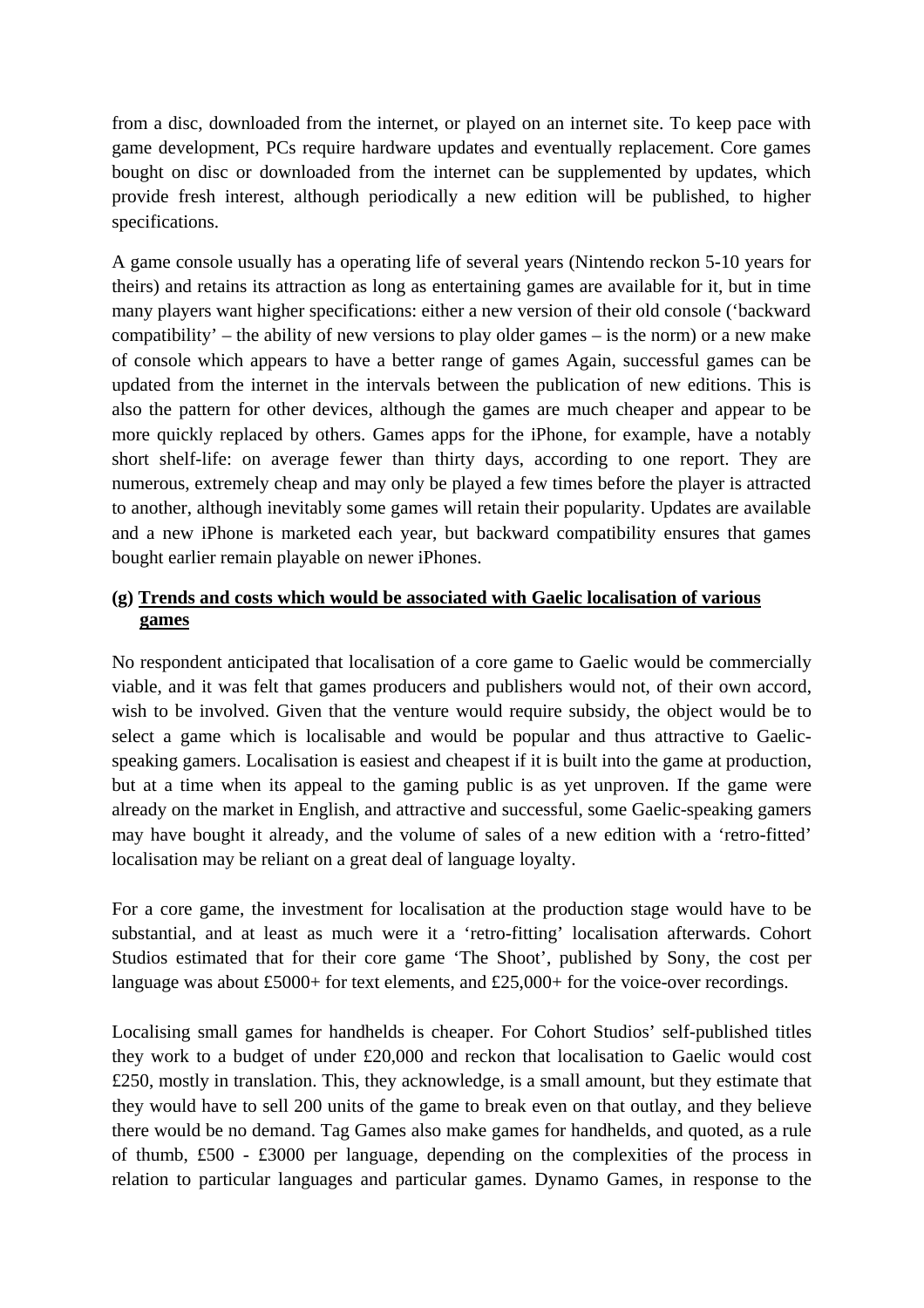query about cost, cited the website of the translation service they use, indicating most of the cost is translation. According to Frank Arnot of 4jStudios, "the technical side of localising a game to Gaelic would be very straightforward".

#### **(h) Required frequency of updating of localised games; costs and requirements**

In general, many games for the handheld devices are simply discarded rather than updated: if their appeal fades, they are replaced on the market by newer ones. For other platforms, new editions of successful games emerge every year or two, and in this interval updates can be downloaded from the internet, but no information has been found which points to a particular frequency of update across all games. The provision of an update depends on the genre of game, its character and success, and the degree of confidence that the innovation will deliver a better game experience and retain the gamers' interest. The localisations costs will vary, depending on the particular requirements of the update.

# **(i) Skills required within Gaelic employment pool to produce and maintain Gaelic versions of games**

In most circumstances where localisation of a commercial game might be a feasible proposition, the only skill required of the Gaelic community would be translation and, if it were a game which included voice-overs, 'actors' to make the recordings. Companies consulted reported that, where they seek a localisation, they or partner companies would handle the technical aspects.

In the case of open source games localised by volunteers on a non-commercial basis, the process will require some application of technical expertise. Michael Bauer, for example, who is localising the 'Freeciv' version of 'Civilisation', has the assistance of Kevin Scannell of the University of St Louis.

## **(j) How would a Gaelic choice be promoted?**

Assuming that the Gaelic community would contribute to the promotion with input to the media and online links, it would seem likely that information about the Gaelic facility would accompany the publisher's general promotion of the game in the press and media (as described in (e) above) along with some extra publicity for the innovation.

However, given the apparent reluctance of companies to take on a localisation of a new game to Gaelic themselves, it might only be carried out if a subsidy were provided, and it seems likely that, in that event, the game publishers would see promotion as an expense which would form part of the subsidy.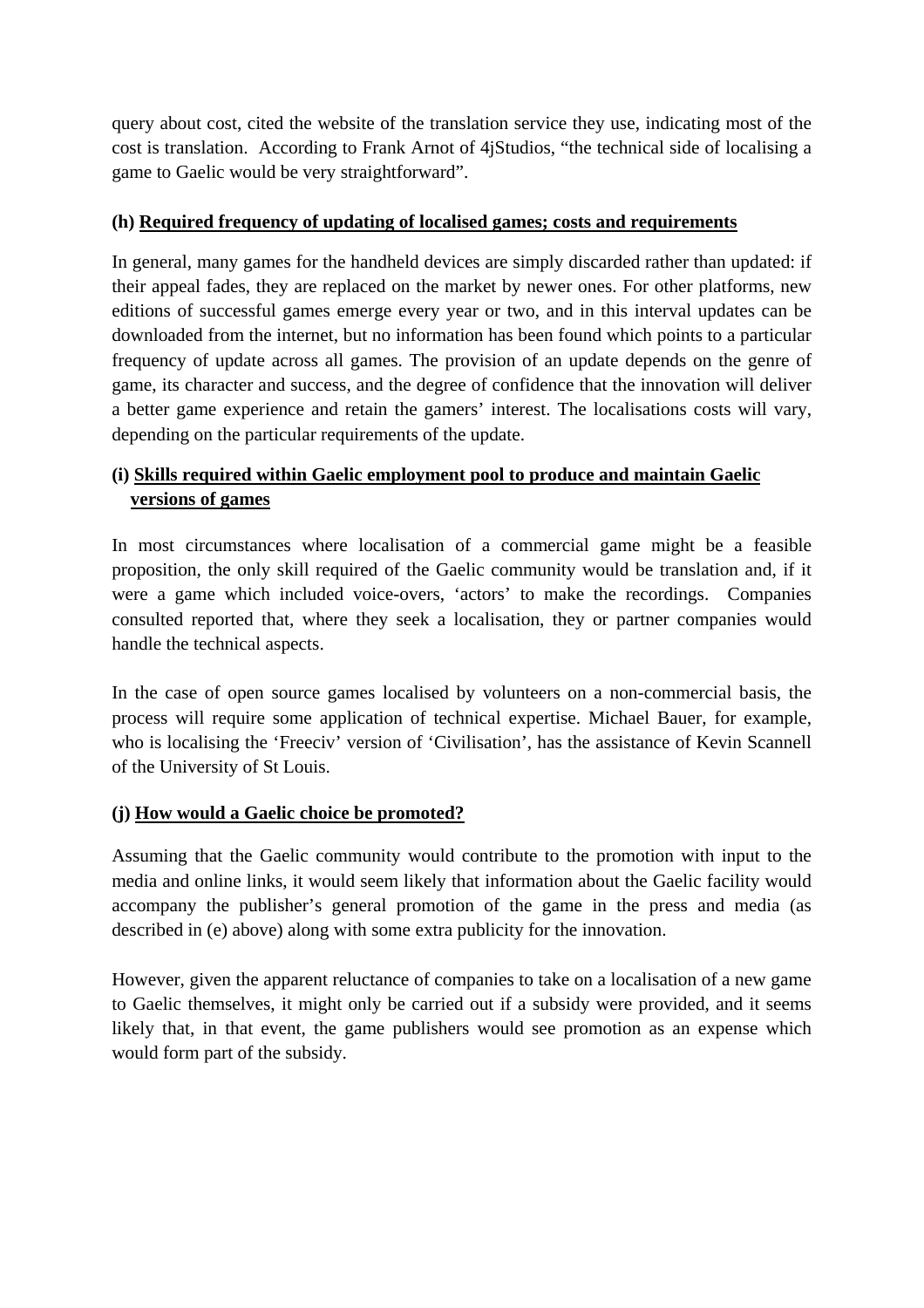#### **(k) The circumstances in which it would be worth considering producing original games in Gaelic, or along with other minority languages**

It is unlikely that there could be circumstances in which the production of original recreational games in Gaelic alone would be worth considering. The cost would be prohibitive.

In the video games industry, budgets and income in tens of millions of pounds are routine for an average PC or console game, and many do not return a profit. The smallest games on the market are for handheld mobile devices: they are plentiful, are sold for £2.99 or less, and have a short shelf-life, yet testimony from respondents and data on the internet indicates that they cost between about £20,000 and £50,000 to make, depending on complexity. Division by the usual top selling price shows that even the least expensive to produce would require about 7000 sales to avoid loss. It can be expected that a high quality, attractive game would retain the loyalty of many Gaelic-speaking owners, but it must be regarded as uncertain that income would break even with costs, and it would be a moot point whether or not – if an app using Gaelic were wanted - the same gamer satisfaction and brief attendant national publicity could not have obtained by localisation, for far less outlay.

The production of original games in cooperation with other minority language communities – localised into each – would obviously divide the cost, but shares in the production of any game for PC or console would still run to millions of pounds. The reported cost of an online social network games in 2009 was estimated at between \$30,000 and \$300,000; in March 2010 the average production cost of Facebook games was reported as being between \$100,000 and \$300,000. The cost of handheld apps is given above. There would an additional expense incurred by localisation. It is a question of judgement whether the process of negotiating the financial cooperation, choice of a single expensive product, and cost of producing it, would effect a commensurate desired stimulus for the languages and their communities.

#### **(l) The organisations and individuals with whom the Gaelic community should seek to develop links in order to progress the opportunities signalled by this research**

The following appear to be best placed, at present:

| For localisation of an iPhone Game app:                                                          |
|--------------------------------------------------------------------------------------------------|
| Development Director, Broadsword Publishing                                                      |
|                                                                                                  |
| For developing links with a view to cooperative ventures:                                        |
| Team leader, Language Technology, Canolfan Bedwyr                                                |
| Foras na Gaeilge (social network portals for ages 4-11, 12-18)<br>pending: funding in 1-2 years) |
| Brian Ò hEadhra, BnG                                                                             |
| see note on Sytske de Jong in (m) below                                                          |
| For localising open source (free) games:                                                         |
| Glasgow                                                                                          |
| Director: Maths and Computer Science, University of St Louis                                     |
|                                                                                                  |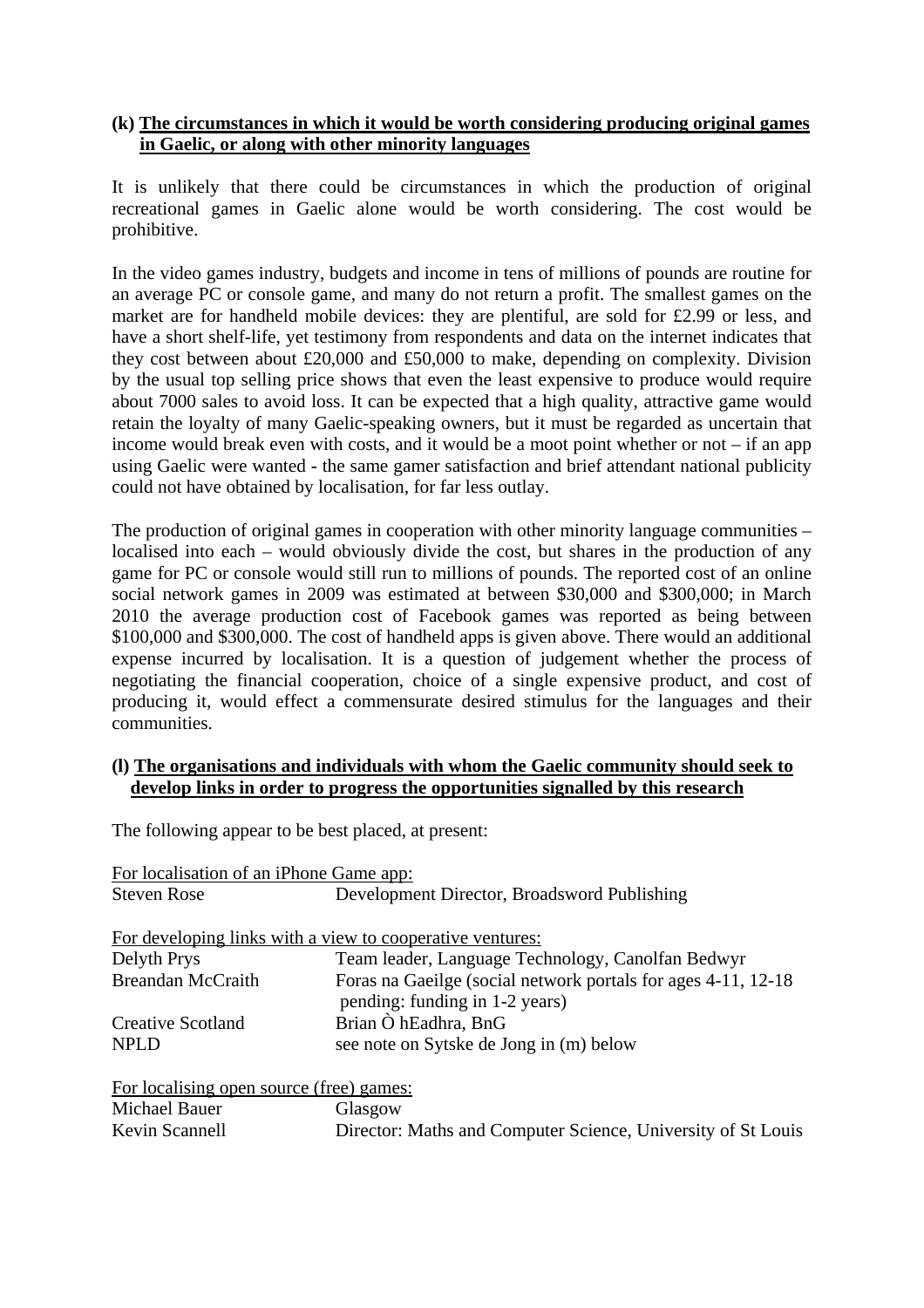#### **(m) The approach and interest of the organisations and individuals in (l), and others, to opportunities for Gaelic**

#### Interested

Steven Rose is very positive about the prospect of localising the Welsh iPhone game app to Gaelic.

Delyth Prys has been involved in educational games, but would be interested in the development of others, and in any sort of collaborative venture.

Breandan McCraith gave information and advice on the position of Irish with respect to games, and on Foras na Gaeilge's current development of an internet strategy aimed at young people.

Creative Scotland – degree of possible involvement not yet ascertained.

Interest, but not suggesting relevant involvement.

University of Abertay: Vera Kempe and Ken Scott-Brown of the School of Psychology would be interested to observe the social impact of localised games on the Gaelic community, once they are available. (Professor Natanson, of Arts, Media, and Computer Games, was helpful with information about the industry, but not interested in Gaelic localisations.)

#### NPLD - Jeremy Evas, Bwrdd yr Iaith Gymraeg/

- Sytske de Jong, Dept of Culture, Language, and Education, Province of Friesland The impression was gained that it may be easier to build a cooperative venture directly with one or two partners than through the NPLD. Sytske de Jong was the contact given by Jeremy Evas of Bwrdd yr Iaith Gymraeg for computer games development in the NPLD: however, the project she is working on is not for localising recreational games, but for an online computer game platform to provide language learning for children aged 4 to 6. She says Donald Morrison is aware of this and that BnG is welcome to join the project group. A second e-mail was sent asking for any information about video games in minority languages, but to date no reply has ensued.

Amongst video games companies contacted, Cohort Studios had wanted to localise their first games to Gaelic, but had concluded that it would be financially unviable. Dynamo Games also expressed sympathy with the idea, but had reached the same conclusion.

Kevin Scannell's primary interests in this field are in open source software and localising to Irish; in communication he did not express interest in involvement with Scottish Gaelic, but has provided valuable assistance to Michael Bauer in the localising of 'Civilisation'.

Sarah Dauncey is interested, but in the possible educational impact, if there is any involvement of schools.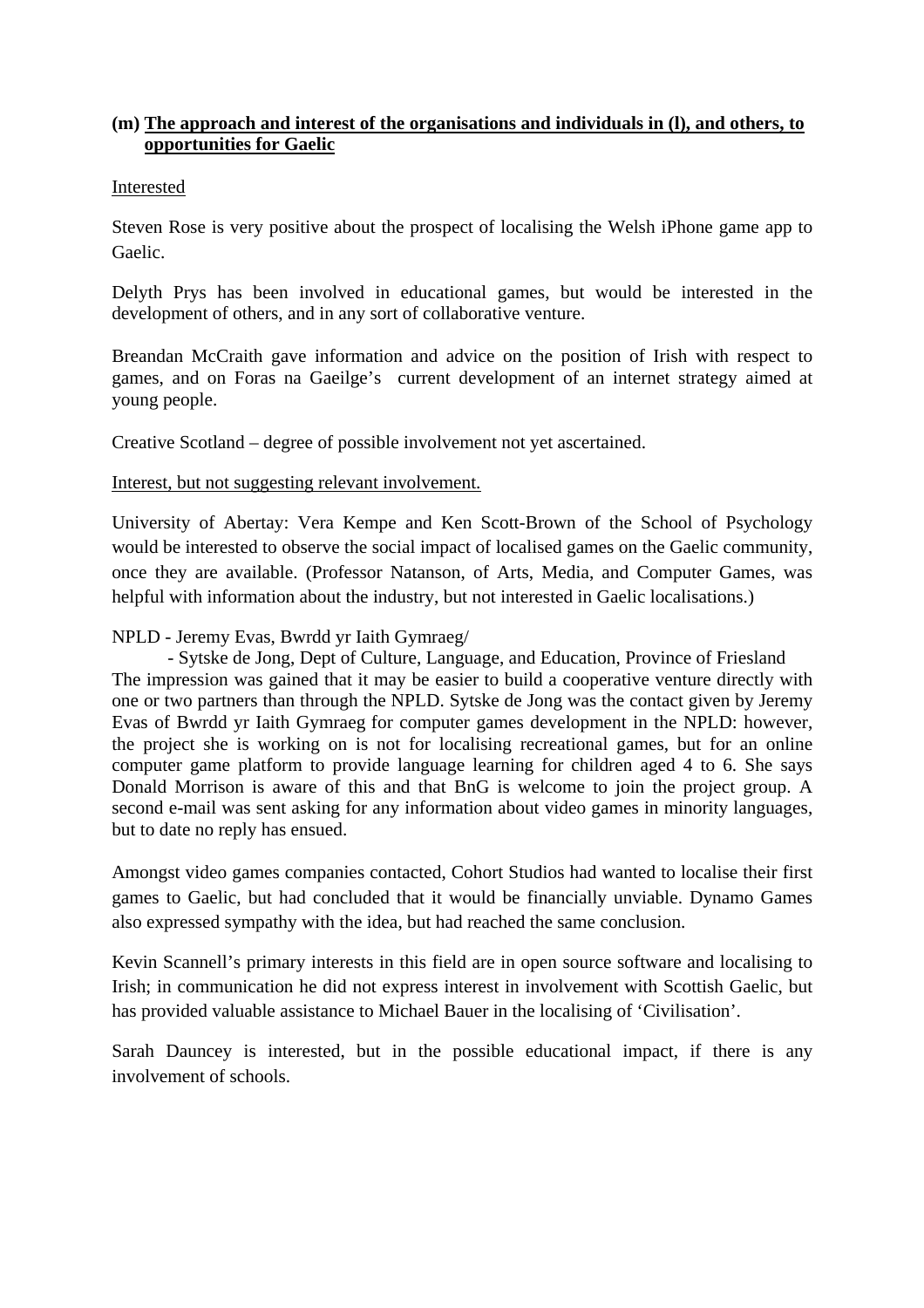#### **5. Conclusions**

In general, consideration of the possibilities of localising of games to Gaelic is not very encouraging.

The video games industry operates with vast sums of money; the production costs of games have tight budgets, while profits are uncertain and sometimes non-existent. It is safe to conclude that publishers of any genre of game will not finance the localisation of a game to Gaelic, because they cannot foresee it being profitable. The recent appearance of a Welsh iPhone game app might appear to belie this, but that game was, the publishers report, largely produced by voluntary work: the equivalent cost was quoted as two man-years. Having apparently saved much in production, there will be a large profit margin.

Some companies might be willing to carry out Gaelic localisations if a subsidy were provided, but it is a moot point, given finite funding, whether this would be the best use of it. For prestige and popularity, a localised game would be renowned as a game as well as for its use of Gaelic. Subsidising localisation of a core game would be enormously expensive, with no guarantee that the game would be popular with Gaelic-speaking gamers except through language loyalty, nor that it would enhance Gaelic's public status. This is also true of subsidy of the localisation of a handheld game app: it would be cheap, but the rate at which gamers dispose of them suggests that one or two ventures into this market might make only a temporary impact on the Gaelic community and the general public, and the value and purpose of sequential subsidising of localised game apps for a minority of Gaelic-speakers might be questionable.

As one respondent, Sarah Dauncey, pointed out, the games industry is contributing to the status of English as the universal lingua franca. The task for minority languages communities would appear to be to seek out whatever opportunities there are to acquire a presence in the domain.

Reviewing the testimonies and information gathered in this investigation, there emerge three ways in which the objective of producing video games in Gaelic could be taken forward:

- (1) Steven Rose, the Development Director at Broadsword Publishing, is very positive about the prospect of localising the Welsh iPhone game app to Gaelic: all they would require is translation of the text. The game was originally designed for the iPad, being localised into a number of languages, and on that platform appears to have a measure of global popularity.
- (2) All the evidence indicates that both online gaming and social networking particularly when on the same website - have an established and growing popularity with both younger and older generations. In considering the viability of developing Gaelic video games, their provision on a Gaelic social network site was the positive prospect suggested by academics at the University of Abertay. They, and the education consultant Sarah Dauncey, thought that it might be useful to explore what use the GLOW network might be in creating online games for a Gaelic site. Breandan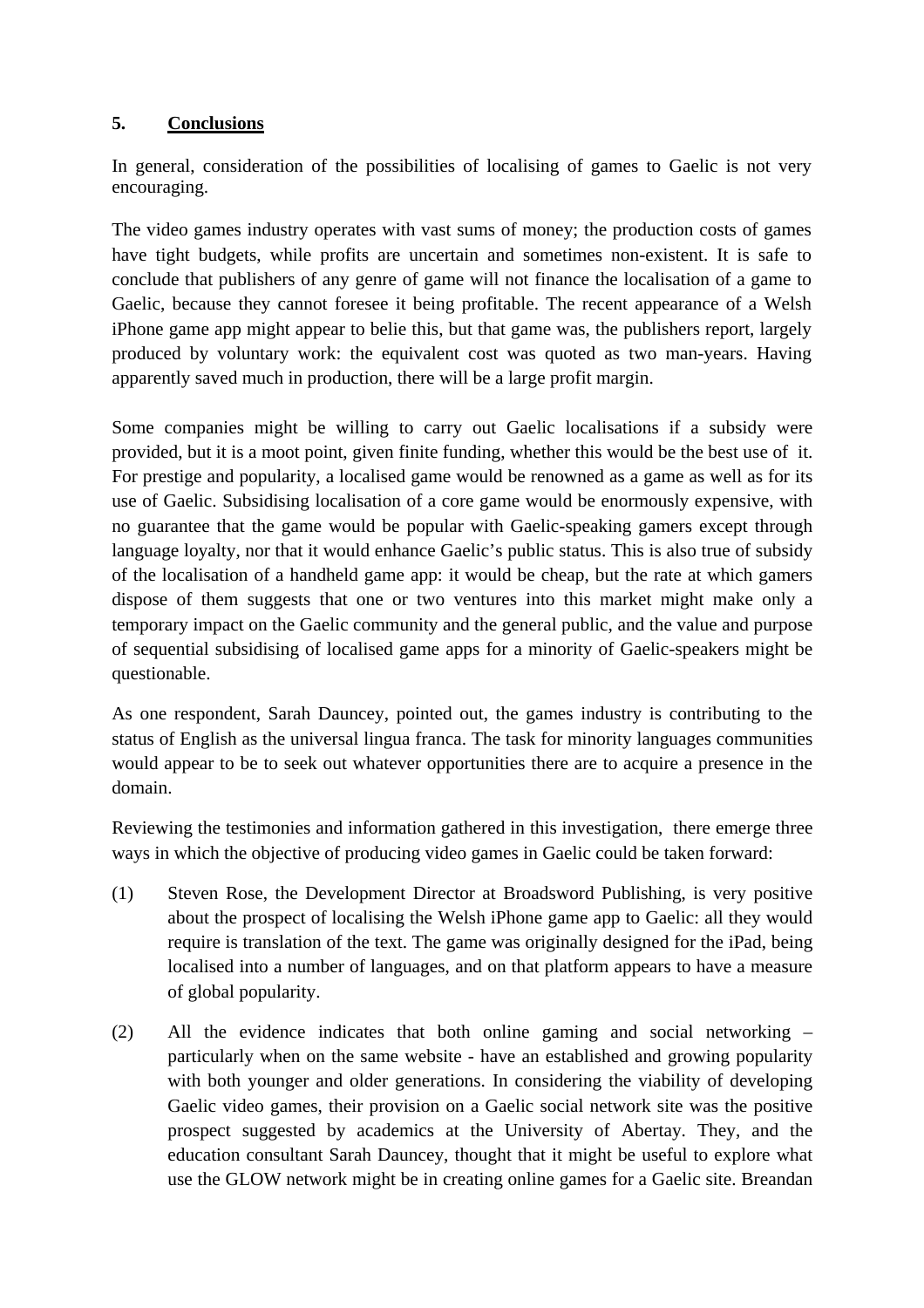McCraith of Foras na Gaeilge reckoned that 'the internet is the place to be' drawing on his observation of the use of English on network sites in Ireland, and the EU Kids Online Survey (2011). The developments in Ireland are toward Irish language social network sites for young people: they are exploring the localising of games.

 A social network site does appear to be the best platform for games, and the best return for any funding which could be invested in localisation. Necessarily, the games could not be amongst the more expensive to localise, but it could be useful to explore what could be achieved through collaboration and sharing of cost with other minority language communities which might want to set up their own social network sites.

 (3) Open source games software offer opportunities. Kevin Scannell reckons there are a number of open source games, beside the Freeciv 'Civilisation', which are interesting or compelling for serious gamers. Given that there are few recreational games using Gaelic, and none which would fit Scannell's description of these free ones, it would seem worthwhile to encourage high quality Gaelic localisations of them.

#### **6. Summary of findings**

The report has to conclude that, consistent with the requirements of language planning and value for money, there are few opportunities for effecting Gaelic versions of electronic games. The industry is fiercely competitive: companies will only countenance the production of versions of their games in other languages if they will boost profits, which quite often are not made. Minority languages are not accommodated, and the cost of subsidising Gaelic versions of the expensive genres of games would be prohibitive, while the lesser cost of versioning cheaper games might not be repaid in customer satisfaction and status for the language, due to the short shelf-life of games in this genre.

For Gaelic to achieve and maintain a presence in this domain, it will be necessary to seek out opportunities for the best return on investment, and the report notes three: obtaining a Gaelic version of a Welsh iPhone app, for minimal cost; to move towards the provision of online Gaelic games on a Gaelic social networking site, in line with the most significant developments in the gaming world; and maximising the use of good quality free games software. These are advocated as the way forward.

John Galloway, January 2011